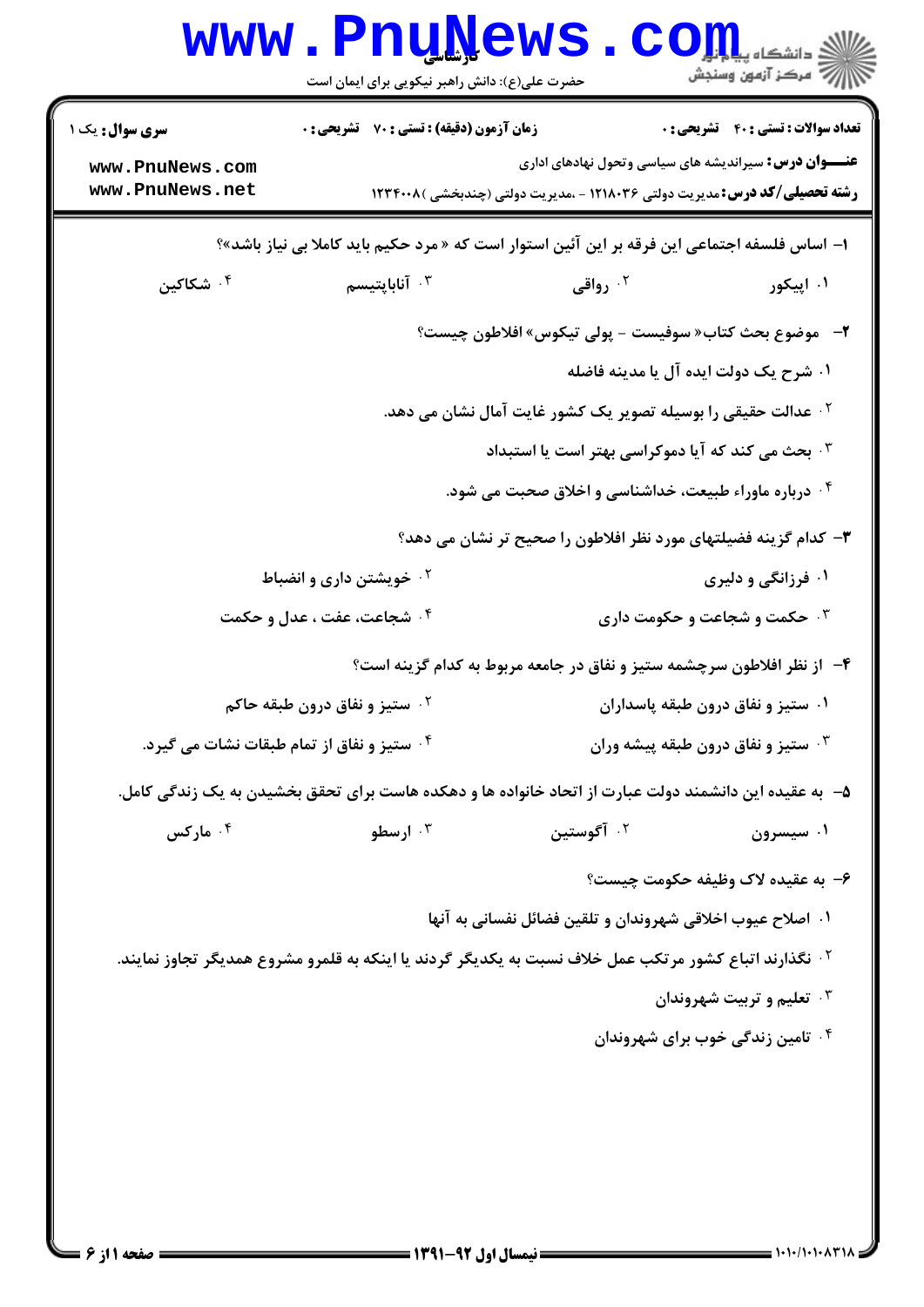## **www.PnuNews.com** حضرت علی(ع): دانش راهبر نیکویی برای ایمان است **تعداد سوالات : تستی : 40 - تشریحی : 0 سری سوال :** ۱ یک **زمان آزمون (دقیقه) : تستی : 70 ٪ تشریحی : 0 عنـــوان درس:** سیراندیشه های سیاسی وتحول نهادهای اداری www.PnuNews.com www.PnuNews.net **رشته تحصیلی/کد درس: م**دیریت دولتی ۱۲۱۸۰۳۶ - ،مدیریت دولتی (چندبخشی )۱۲۳۴۰۰۸ ٧-- كدام گزينه در خصوص انواع حكومتها از نظر ارسطو صحيح نيست؟ ١. شكل منحرف حكومت يادشاهي حكومت ستمگر يا توراني است. <sup>٢</sup>· حكومت توراني فقط قصد تامين منافع فرمانروا را دارد. ۰<sup>۳</sup> حکومت دموکراسی به صلاح و منافع تهیدستان توجه دارد. ۰۴ حکومتهای دموکراسی و آریستو کراسی در فکر مصالح عمومی هستند. ۸− «کوششی است که آدمی آن را از برای نفس آن، و نیز رضایت معنوی و فضائل اخلاقی که بدست می آورد انجام می دهد» گویای کدام بخش از زندگی فعال آدمی از نظر ارسطو می باشد؟ ۰۴ آموزش ۰۲ سرگرمی ا فراغت  $\cdot$ ۰۱ کا, ۹- کدام یک از دانشمندان زیر معتقد به ماتریالیسم بود؟ ۰۴ افلاطون ۰۲ دواقعي ار ماكياول  $\cdot^7$ ۰۱ اینکور ∙ا− به عقیده سیسرون علت اصلی به وجود آمدن اجتماعاتی مانند دولت چیست؟ ٠١. روحيه منفعت طلبي انسان <sup>۲</sup>۰ نیاز به حمایت انسانها توسط یکدیگر ۰<sup>۳</sup> ضعف افراد ۰۴ نوعي روحيه اجتماعي ١١- افكار و عقايد سنكا تحت تاثير افكار كدام گروه از فيلسوفان قرار گرفته است ؟ للبيون  $\cdot$ ۰۴ ایتکوریانس ۰۲ شکاکین ۰۱ رواقیون ١٢- كدام انديشمند رابه عنوان يكي از بنيان گذاران اصل "جنگ دادگرانه " در حقوق بين الملل مي دانند؟ ۰۴ مارکس ۰<sup>۳</sup> هگا ِ ۰<sup>۲</sup> آگوستین ۰۱ کانت ۱۳- نخستین فیلسوفی که اندیشه صلح جهانی را مطرح کرد، کیست؟ ۰<sup>۳</sup> توماس آکویناس  $5 - 1$ سنكا **6. ماكياول** . <sup>۶</sup> ۰۱ آگوستین ۱۴- واژه عدالت در قاموس فلسفی افلاطون مترادف کدام لغت امروزی است؟ ۰۲ اصول و معتقدات اخلاقی ۰۱ دادگری وظلم ستیزی ا قانونمداری  $\cdot$ ۴ <sup>٣.</sup> فضايل فوق العاده ۱۵− در دولت طبقاتی افلاطون تصمیمات مربوط به کشورداری توسط کدام طبقه اخذ می گردید؟ ۰۴ سناتورها ۰۱ جنگ آوران ۰<sup>۳</sup> فرمانروایان ۰<sup>۲</sup> تولیدکنندگان

 $= 1.1.71.14471A$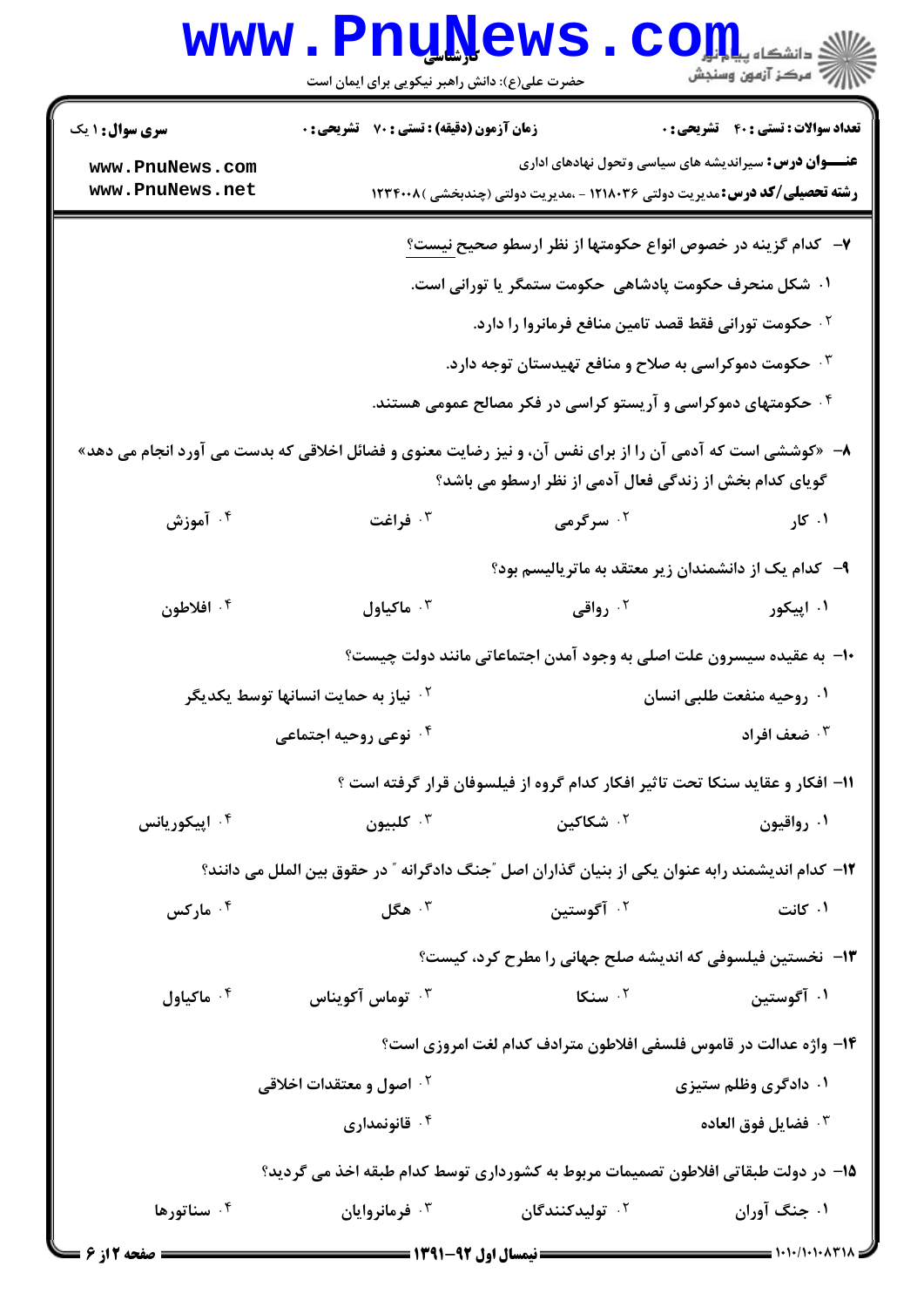|                                                                                                                | <b>www.PnuNews</b><br>حضرت علی(ع): دانش راهبر نیکویی برای ایمان است |                                                                              | دانشکاه پی <mark>ا با بار</mark><br>ب آمرڪز آزمون وسنڊش                                                                                                                                          |
|----------------------------------------------------------------------------------------------------------------|---------------------------------------------------------------------|------------------------------------------------------------------------------|--------------------------------------------------------------------------------------------------------------------------------------------------------------------------------------------------|
| <b>سری سوال : ۱ یک</b><br>www.PnuNews.com<br>www.PnuNews.net                                                   | <b>زمان آزمون (دقیقه) : تستی : 70 قشریحی : 0</b>                    |                                                                              | <b>تعداد سوالات : تستي : 40 قشريحي : 0</b><br><b>عنـــوان درس:</b> سیراندیشه های سیاسی وتحول نهادهای اداری<br><b>رشته تحصیلی/کد درس:</b> مدیریت دولتی ۱۲۱۸۰۳۶ - ،مدیریت دولتی (چندبخشی ) ۱۲۳۴۰۰۸ |
| از نظر ماکیاول عبارت است از نیرویی بالهوس، پیش بینی نشدنی و غالبا مقاومت ناپذیر، که از ییرون بر سرنوشت انسانها |                                                                     |                                                                              | $-19$<br>تاثیر می بخشد.                                                                                                                                                                          |
| ا آزادی $\cdot$ ا                                                                                              | قدرت رشد $\cdot^{\mathtt{w}}$                                       | ا فضيلت $^{\prime}$                                                          | ۰۱ بخت و فضیلت                                                                                                                                                                                   |
|                                                                                                                |                                                                     |                                                                              | ۱۷– به نظر ماکیاول اهداف اصلی حکومتهای آزاد کدامند؟                                                                                                                                              |
| ۰۲ توسعه ارضی-حفظ آزادیهای کسب شده                                                                             |                                                                     |                                                                              | ۰۱ ظلم ستیزی-اجرای عدالت                                                                                                                                                                         |
|                                                                                                                | ۰۴ خدمت به مردم-توسعه رفاه اجتماعی                                  |                                                                              | <b>۰۳ آزادی از بند بردگی-ظلم ستیزی</b>                                                                                                                                                           |
|                                                                                                                |                                                                     |                                                                              | ۱۸– کدام یک از گزینه های زیر در باب اتوپی توماس مور صحیح می باشد؟                                                                                                                                |
|                                                                                                                |                                                                     | ۰۱ در اتوپی تمام ادیان به طور برابر از آزادی کامل برخوردارند                 |                                                                                                                                                                                                  |
|                                                                                                                |                                                                     |                                                                              | <sup>۰۲</sup> در اتوپی ازدواجهای موقت و غیررسمی آزاد بود                                                                                                                                         |
|                                                                                                                |                                                                     |                                                                              | ۰ <sup>۳</sup> در اتوپی طلاق یک امر غیر مجاز بود                                                                                                                                                 |
|                                                                                                                |                                                                     | ۰۴ در اتوپی هر خانواده مسکنی مادام العمر داشت و تمام عمر در آن زندگی می کرد. |                                                                                                                                                                                                  |
|                                                                                                                |                                                                     |                                                                              | ۱۹– اساسی ترین قانون جزیره اتوپی نوشته توماس مور چیست؟                                                                                                                                           |
|                                                                                                                |                                                                     |                                                                              | ۰۱ محفوظ نگه داشتن مقام خانواده و ازدواج                                                                                                                                                         |
|                                                                                                                |                                                                     | <b>۲۰ تشکیلات سیاسی و اداری جزیره اتوپی کاملا دموکراتیک است.</b>             |                                                                                                                                                                                                  |
|                                                                                                                |                                                                     | ۰ <sup>۳</sup> برداشته شدن تمام بی عدالتیهای اجتماعی و رنجها در جامعه        |                                                                                                                                                                                                  |
|                                                                                                                |                                                                     |                                                                              | ۰۴ الغای مالکیت خصوصی                                                                                                                                                                            |
|                                                                                                                |                                                                     |                                                                              | <b>۲۰</b> - از نظر ژان بدن کدام نظم مردود است؟                                                                                                                                                   |
|                                                                                                                | ۲ · نظم پدر بر فرزند                                                |                                                                              | ۰۱ نظم شوهر برزن                                                                                                                                                                                 |
|                                                                                                                | ۰۴ نظم ارباب بر بنده                                                |                                                                              | ۰۳ نظم مخدوم بر خادم                                                                                                                                                                             |
|                                                                                                                |                                                                     |                                                                              | <b>۲۱</b> - منظور ژان بدن از دگرگونی دولت چیست؟                                                                                                                                                  |
|                                                                                                                | ۰ <sup>۲</sup> تغییر قانون                                          |                                                                              | ۰۱ تغییر جایگاه حاکمیت                                                                                                                                                                           |
|                                                                                                                | ۰۴ تغییر مذهب                                                       |                                                                              | <b>۰۳ تغییر عرف و عادت</b>                                                                                                                                                                       |
|                                                                                                                |                                                                     |                                                                              |                                                                                                                                                                                                  |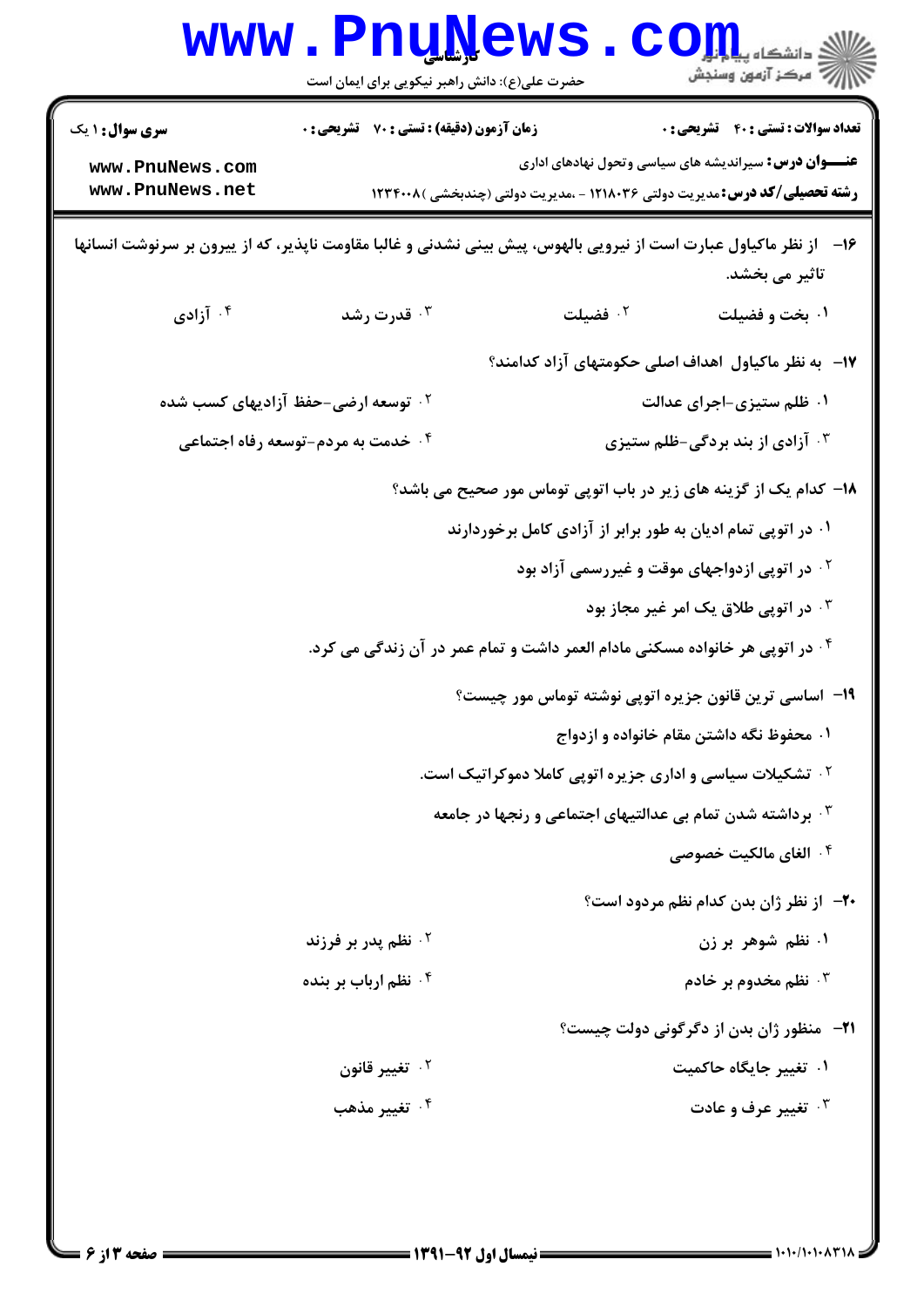|                                    | <b>www.PnuNews</b><br>حضرت علی(ع): دانش راهبر نیکویی برای ایمان است                                                    |                                                                                                                                                   | الادانشگاه پیام <mark>تو</mark> ل<br>ا <sup>رد</sup> مرکز آزمون وسنجش |
|------------------------------------|------------------------------------------------------------------------------------------------------------------------|---------------------------------------------------------------------------------------------------------------------------------------------------|-----------------------------------------------------------------------|
| <b>سری سوال : ۱ یک</b>             | <b>زمان آزمون (دقیقه) : تستی : 70 قشریحی : 0</b>                                                                       |                                                                                                                                                   | <b>تعداد سوالات : تستي : 40 ٪ تشريحي : 0</b>                          |
| www.PnuNews.com<br>www.PnuNews.net |                                                                                                                        | <b>عنـــوان درس:</b> سیراندیشه های سیاسی وتحول نهادهای اداری<br><b>رشته تحصیلی/کد درس:</b> مدیریت دولتی ۱۲۱۸۰۳۶ - ،مدیریت دولتی (چندبخشی )۱۲۳۴۰۰۸ |                                                                       |
|                                    |                                                                                                                        |                                                                                                                                                   | <b>۲۲</b> - شاهکار توماس هابز به گفته همگان چیست؟                     |
|                                    | ۰ <sup>۲</sup> لویاتان                                                                                                 |                                                                                                                                                   | ۰۱ انسان گرگ انسان است.                                               |
|                                    | ۰۴ ستایش دیوانگی                                                                                                       |                                                                                                                                                   | هوتمان $\cdot$                                                        |
|                                    |                                                                                                                        | ۲۳-۔ به نظر هابز چگونه می توان به قدرت حاکمه رسید؟                                                                                                |                                                                       |
|                                    | <sup>7</sup> · با ایجادجامعه مشترک المنافع                                                                             |                                                                                                                                                   | ۰۱ با از بین بردن سرمایه داری                                         |
|                                    | ۰۴ از راه ترس و سود شخصی                                                                                               | ۰۳ با استفاده از قدرت طبیعی و توافق بین آدمیان                                                                                                    |                                                                       |
|                                    | ۲۴– از نظر هابز، اگر انجمن حکومتی مرکب از گروهی از مردم باشد آنگاه نام آئین حکومت داری چیست؟                           |                                                                                                                                                   |                                                                       |
|                                    | ۰ <sup>۲</sup> حکومت اشرافی                                                                                            |                                                                                                                                                   | ۰۱ حکومت سلطنتی                                                       |
|                                    | ۰ <sup>۴</sup> حکومت اقلیت منتفذ                                                                                       |                                                                                                                                                   | خکومت دموکراسی $\cdot$ ۳                                              |
|                                    | <b>۲۵</b> – کدام گزینه در خصوص فرضیه« قرارداد اجتماعی » جان لاک که به بررسی تشکیلات سیاسی می پردازد صحیح نیست <u>؟</u> |                                                                                                                                                   |                                                                       |
|                                    |                                                                                                                        | ۰۱ فرضیه قرارداد اجتماعی رضایت افراد عضو جامعه را مورد بحث قرار می دهد.                                                                           |                                                                       |
|                                    |                                                                                                                        | <sup>۲.</sup> رضایت افراد جامعه را شرط حقانیت و مشروعیت تشکیلات سیاسی می داند.                                                                    |                                                                       |
|                                    |                                                                                                                        | $\cdot$ به انطباق تشکیلات اجتماعی با نظام اخلاقی می پردازد. $\cdot$                                                                               |                                                                       |
|                                    |                                                                                                                        | ۰۴ رضایت افراد سیاسی موجد بر حق و عادلانه بودن حکومت است.                                                                                         |                                                                       |
|                                    | <b>۳۶</b> – کدام یک از دانشمندان زیر  در خصوص منشاء حکومت دارای این نظر بود که  « خدا قدرت را به اشخاص معینی ارزانی    |                                                                                                                                                   | داشته است» ؟                                                          |
| ۰۴ سر رابرت فیلد                   | توماس هابز $\cdot$                                                                                                     | ۰ <sup>۲</sup> ماکیاول                                                                                                                            | ۰۱ ژان بدن                                                            |
|                                    | ۲۷–۔ از نظر لاک غرض مهم و اصلی آدمیان برای پیوستن به اجتماعات سیاسی و قبول تبعیت از حکومتها چیست؟                      |                                                                                                                                                   |                                                                       |
|                                    |                                                                                                                        |                                                                                                                                                   | ۰۱ حفظ دارایئ هایشان                                                  |
|                                    |                                                                                                                        |                                                                                                                                                   | ۰ <sup>۲</sup> رضایت همه افراد جامعه                                  |
|                                    |                                                                                                                        | ۰۳ یافتن یک منشا دنیوی برای حق حاکمیت                                                                                                             |                                                                       |
|                                    |                                                                                                                        | ۰۴ ایجاد آرامش و هماهنگی برای زنئگی با همجوران خویش                                                                                               |                                                                       |
|                                    |                                                                                                                        |                                                                                                                                                   | ۲۸- کتاب « نامه های ایرانی» اثر کیست؟                                 |
| ۰۴ منتسکیو                         | ۰۳ هگل $\cdot$                                                                                                         | ۰ <sup>۲</sup> توماس هابز                                                                                                                         | ۰۱ ماکیاول                                                            |
| = صفحه 4 از ۶ =                    | == نیمسال اول ۹۲-۱۳۹۱ ==                                                                                               |                                                                                                                                                   | === 1 . 1 . 1 . 1 . 1 . 7 . 1 .                                       |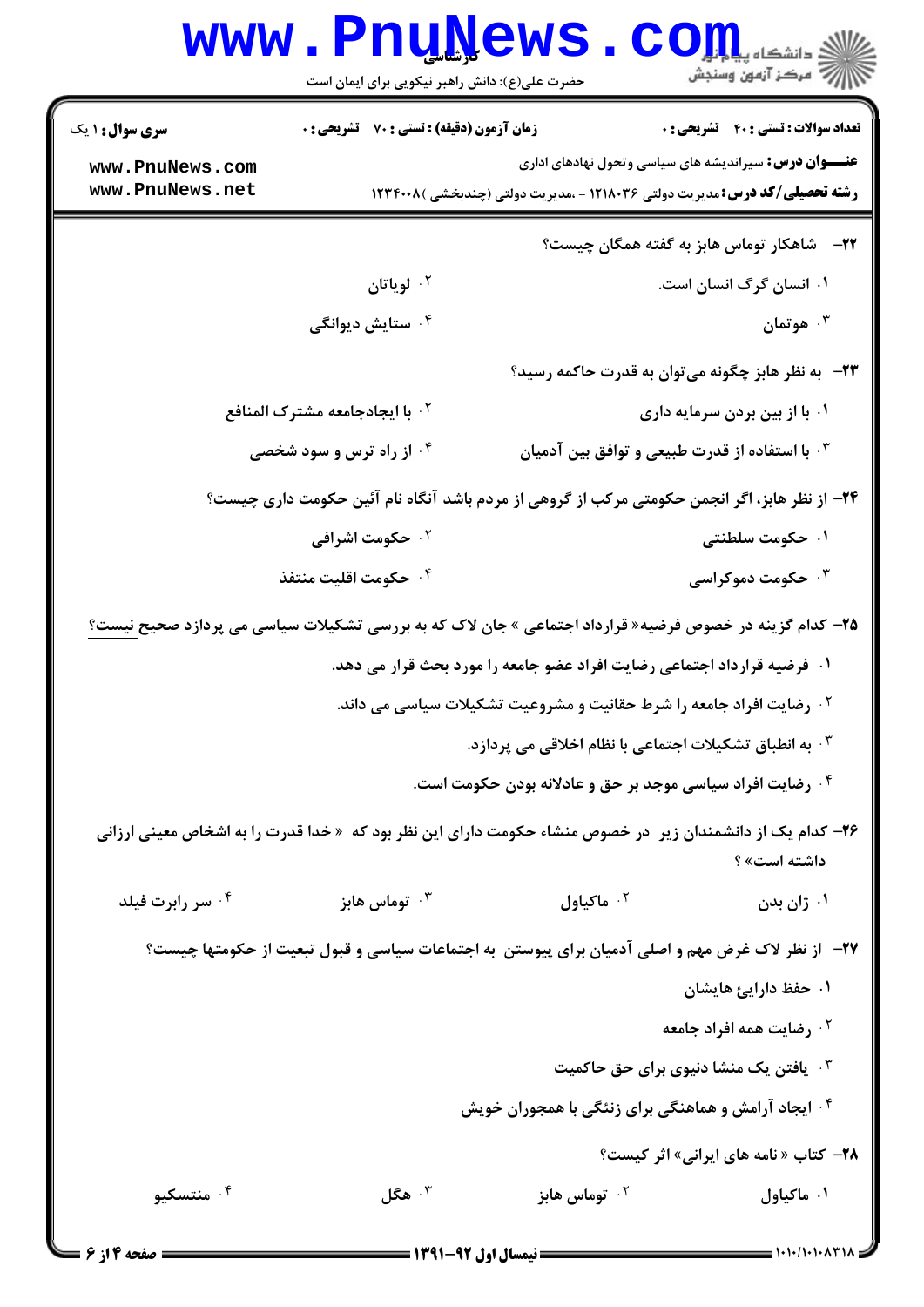|                                    | <b>WWW.PNUWEWS</b><br>حضرت علی(ع): دانش راهبر نیکویی برای ایمان است |                                                                                                                                                   | دانشکاه پ <b>یا با بال</b><br>رآب مرکز آزمون وسنجش |
|------------------------------------|---------------------------------------------------------------------|---------------------------------------------------------------------------------------------------------------------------------------------------|----------------------------------------------------|
| <b>سری سوال : ۱ یک</b>             | <b>زمان آزمون (دقیقه) : تستی : 70 گشریحی : 0</b>                    |                                                                                                                                                   | <b>تعداد سوالات : تستی : 40 قشریحی : 0</b>         |
| www.PnuNews.com<br>www.PnuNews.net |                                                                     | <b>عنـــوان درس:</b> سیراندیشه های سیاسی وتحول نهادهای اداری<br><b>رشته تحصیلی/کد درس:</b> مدیریت دولتی ۱۲۱۸۰۳۶ - ،مدیریت دولتی (چندبخشی )۱۲۳۴۰۰۸ |                                                    |
|                                    |                                                                     | ۲۹- زندگی و شخصیت این فیلسوف مظهر یکی از ًمهمترین نقاط عطف تاریخ تفکر غرب در اواخر قرن ۱۸ است؟                                                    |                                                    |
| ۰۴ ماکیاول                         | ۰۳ روسو                                                             | ۰ <sup>۲</sup> هابز                                                                                                                               | ۰۱ منتسکیو                                         |
|                                    |                                                                     | <b>۳۰</b> - طبق نظریه قرارداد اجتماعی روسو کدام گزینه صحیح <u>نمی باشد؟</u>                                                                       |                                                    |
|                                    |                                                                     | ۰۱ چون ملت حکمران عادل است و احتمال ظلم وتعدی در اعمال او نمی رود بنابراین قدرت دولت محدود است.                                                   |                                                    |
|                                    |                                                                     | <sup>7 .</sup> حاكميت ملى غير قابل انتقال است ، بنابراين مشمول مرور زمان نمى باشد.                                                                |                                                    |
|                                    |                                                                     | ۰۳ افراد وظیفه دارند از راه اراده عمومی که قانون نماینده آن است اطاعت کنند.                                                                       |                                                    |
|                                    |                                                                     | ۰۴ در دولتی که به وسیله قرارداد اجتماعی تشکیل شده تمام افراد مساویند.                                                                             |                                                    |
|                                    |                                                                     | <b>۳۱</b> - به نظر کدام یک از دانشمندان زیر تنها غایت آدمی جستجوی لذت و گریز از درد است ؟                                                         |                                                    |
| بنتام $\cdot$ ۴                    | هابز $\cdot$ ۳                                                      | ۰۲ هگل $\cdot$                                                                                                                                    | ۰۱ منتسکیو                                         |
|                                    |                                                                     | ٣٢- از نطر بنتام غايت و هدف يک قانونگذار چه بايد باشد؟                                                                                            |                                                    |
|                                    | ۰ <sup>۲</sup> سعادت مردم                                           |                                                                                                                                                   | ۰۱ کشف حساب اخلاقی                                 |
|                                    | ۰۴ اصل سودمندی                                                      |                                                                                                                                                   | كشف بزرگترين لذت $\cdot$                           |
|                                    |                                                                     |                                                                                                                                                   | ٣٣- در خصوص هگل کدام گزينه صحيح است؟               |
|                                    |                                                                     | ۰۱ در نظر استادش در فلسفه بهترین شاگرد بود.                                                                                                       |                                                    |
|                                    |                                                                     | <sup>٢.</sup> در انديشه هگل عقل بر جهان يعني « عالم روح» و «عالم طبيعت» حاكميت دارد.                                                              |                                                    |
|                                    |                                                                     |                                                                                                                                                   | ۰ <sup>۳</sup> اصل سودمندی را مطرح کرد.            |
|                                    |                                                                     | ۰۴ فلسفه تاریخی توسط پسرش نگارش شده است.                                                                                                          |                                                    |
|                                    |                                                                     | ۳۴- از نظر هگل سه مرحله ای که در جریان فرآیند حرکت عقل در تاریخ و طبیعت وجود دارد کدام اند؟                                                       |                                                    |
|                                    | ۰ <sup>۲</sup> ليبراليسم-كاپيتاليسم-سوسياليزم                       |                                                                                                                                                   | ۰۱ کمون اولیه - امپریالیزم- بورژوازی               |
|                                    | ۰ <sup>۴ ت</sup> ز-آنتی تز - سنتز                                   |                                                                                                                                                   | ۰ <sup>۳ .</sup> فئوداليزم-برده داري-ليبراليزم     |
|                                    |                                                                     | ۳۵- منظور هگل از «سنتز» در « نظریه سیاسی» وی چیست؟                                                                                                |                                                    |
| ۰۴ کلیت                            | ۰۳ دولت                                                             | ۰۲ جزئیت                                                                                                                                          | ۰۱ یگانگی                                          |
|                                    |                                                                     | <b>۳۶</b> - نخستین فردی که به تفاوت بین « آزادی » در مفهوم یونانی و مدرن تاکید کرده ، کیست؟                                                       |                                                    |
| روسو $\cdot^{\mathfrak{e}}$        | منتسکیو $\cdot$ ۳ $\cdot$                                           | ۰۲ هگل                                                                                                                                            | ۰۱ بتنام                                           |
| <b>صفحه 5 از 6 ـــ</b>             |                                                                     |                                                                                                                                                   |                                                    |